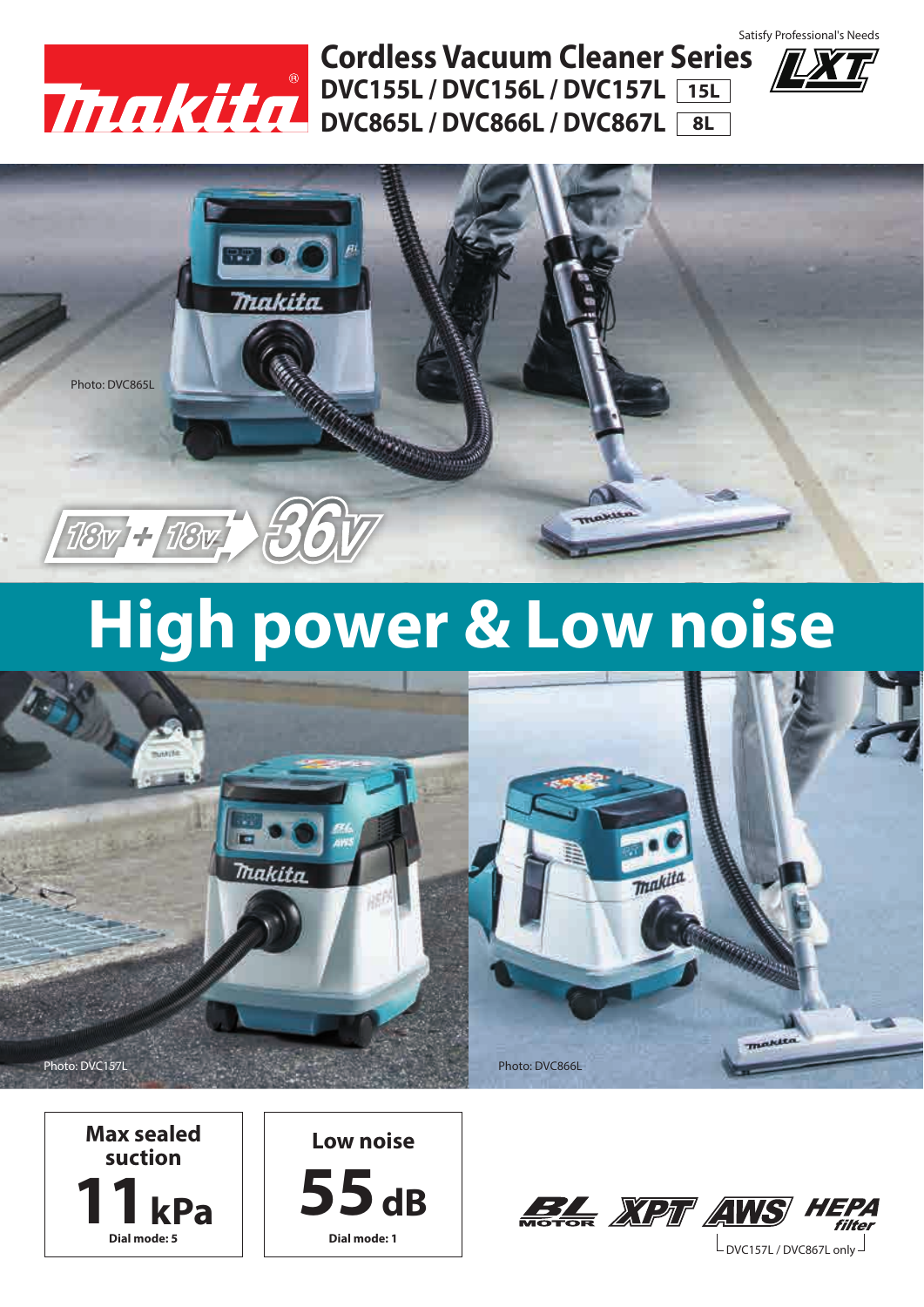## **Makita low noise vacuum clear**



### **For Cleaning**

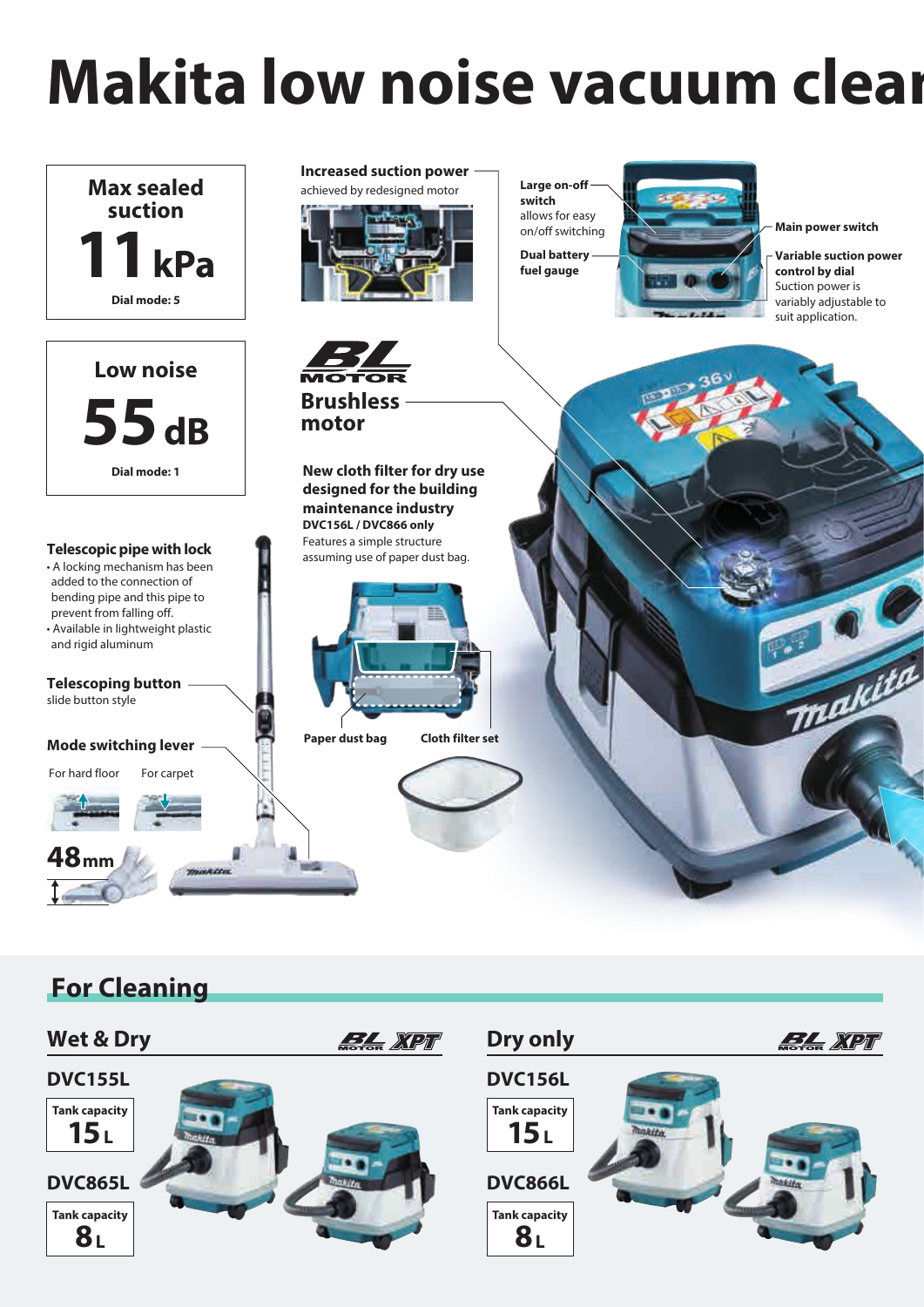# **Prices May be the Series May be the Series May be the Continuous use**



**Low noise** Disturbing noises like wind noise have been reduced by redesigning air vents and air paths.



#### **Designed to run stably**

A support leg with two rollers has been added to tool box. When you run the cleaner by pulling the hose, the rollers prevent it from tipping over backward.





#### **Auto-start Wireless System DVC157L / DVC867L only**

**Dry only The wireless activation function enables clean and comfortable operation.**<br>By connecting a supported tool to the cleaner, you can run the cleaner automatically along with the switch operation of the tool.

Photo: DVC867L



**Bluetooth** 

#### **AWS connects to power tool with Bluetooth**

The Bluetooth® word mark and logos are registered trademarks owned by the Bluetooth SIG, Inc. and any use of such marks by Makita is under license. Other trademarks and trade names are those of their respective owners.





**DVC867L**

**8L Tank capacity**



**Dial mode: 1 / 5 Battery: BL1860B x 2 ø32 x 1.7m hose 100/40min**

Trakita

**For Cleaning**

**For Dust Col** 

Photo: DVC865L